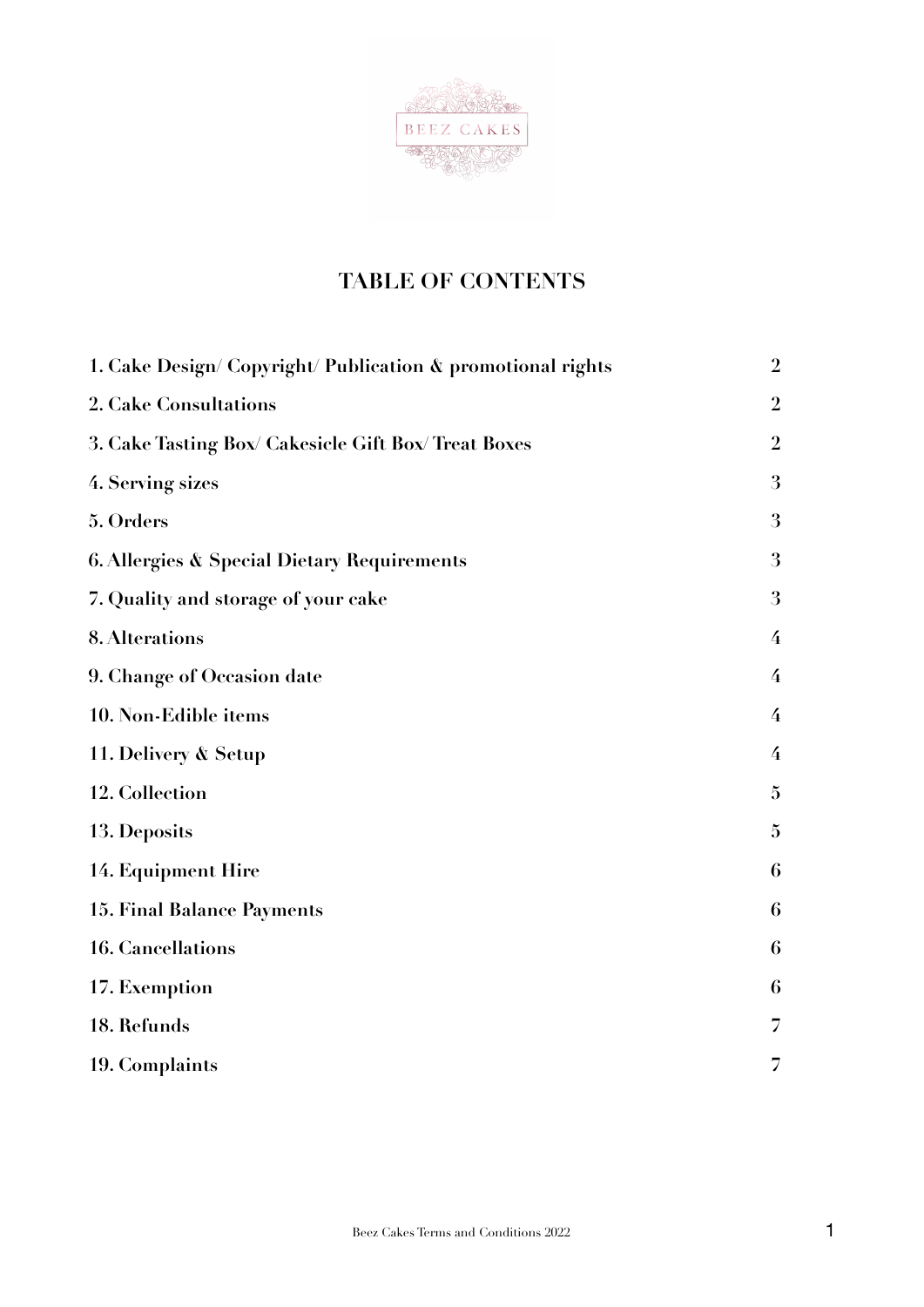By ordering from Beez Cakes, you agree to be legally bound by these Terms and Conditions, and accept that these Conditions may be subject to amendment or updating when necessary.

These Terms and Conditions apply to the sale of Goods by "Us, We, I" (Beez Cakes) to "You" (the Buyer) to the exclusion of all other terms and conditions referred except where "You" (the Buyer) have agreed to such variation in writing.

## <span id="page-1-0"></span>**1. CAKE DESIGN/ COPYRIGHT/ PUBLICATION & PROMOTIONAL RIGHTS**

- 1. All of our cakes are made to order. You can browse our portfolio or we can design something unique for you.
- 2. Any cake ordered from a picture or photo of a cake produced elsewhere can only be reproduced by us as our interpretation of the cake and will not be a replica. Please be aware that copyright also protects some designs and, therefore, cannot be copied.
- 3. Every so often, our cakes are published in the media e.g. magazines, websites, social media posts, blogs etc. We reserve the right to use any image of the cakes made by us for our customers for publication after the delivery date, unless previously agreed in writing between us and the customer stating otherwise.

# <span id="page-1-1"></span>**2. CAKE CONSULTATIONS**

- 1. Consultations are by appointment only for fully iced sugar paste cakes and buttercream iced cakes. They are not conducted for celebration cakes, naked cakes or semi-naked cakes.
- 2. There is a Cake Consultation fee of £40 which is payable in advance of your appointment and includes a choice of 2 different Cake Tasting Boxes - Signature and Indulgence. Each Cake Tasting Box contains 4 of our most popular and carefully selected cake flavours.
- 3. Cake Consultations are conducted via Zoom and a maximum of 2 people may log in to attend.
- 4. If you decide to order your cake from us by paying the non-refundable deposit, the Cake Consultation fee of £40 will be deducted from your final balance.
- 5. If you have purchased more than 1 Cake Tasting Box for your consultation, the maximum amount deducted from your final balance will be £40.
- 6. Cake Tasting Boxes are posted out on the designated postal date via Royal Mail Next Day Special Delivery to arrive before your consultation. Please ensure there is someone present to accept the delivery or arrange with us for a weekend delivery (there is and additional charge for this option).
- 7. If you need to reschedule or cancel your consultation, please inform us in writing with at least 48 hours notice. Cancellations or rescheduling with less than 48 hours notice will not be entitled to a refund, as preparation for the consultation would have already begun and possible loss of business from another client not able to book.

# <span id="page-1-2"></span>**3. CAKE TASTING BOX/ CAKESICLE GIFT BOX/ TREAT BOXES**

- 1. Cake Tasting Boxes contain 4 samples of our most popular flavours and costs £40 including p&p.
- 2. Cake Tasting Boxes/Cakesicle Gift Boxes are sent via Royal Mail Next Day Special Delivery and will require a signature upon delivery. If you think you will not be present on a specific day, delivery can be arranged for a time when someone will be present to receive the box. Saturday deliveries are an additional cost of £7.99
- 3. If your Cake Tasting Box/ Cakesicle Gift Box is undelivered on the arranged date, it will still be safe to eat if collected the following day. If it exceeds this time, the quality of your samples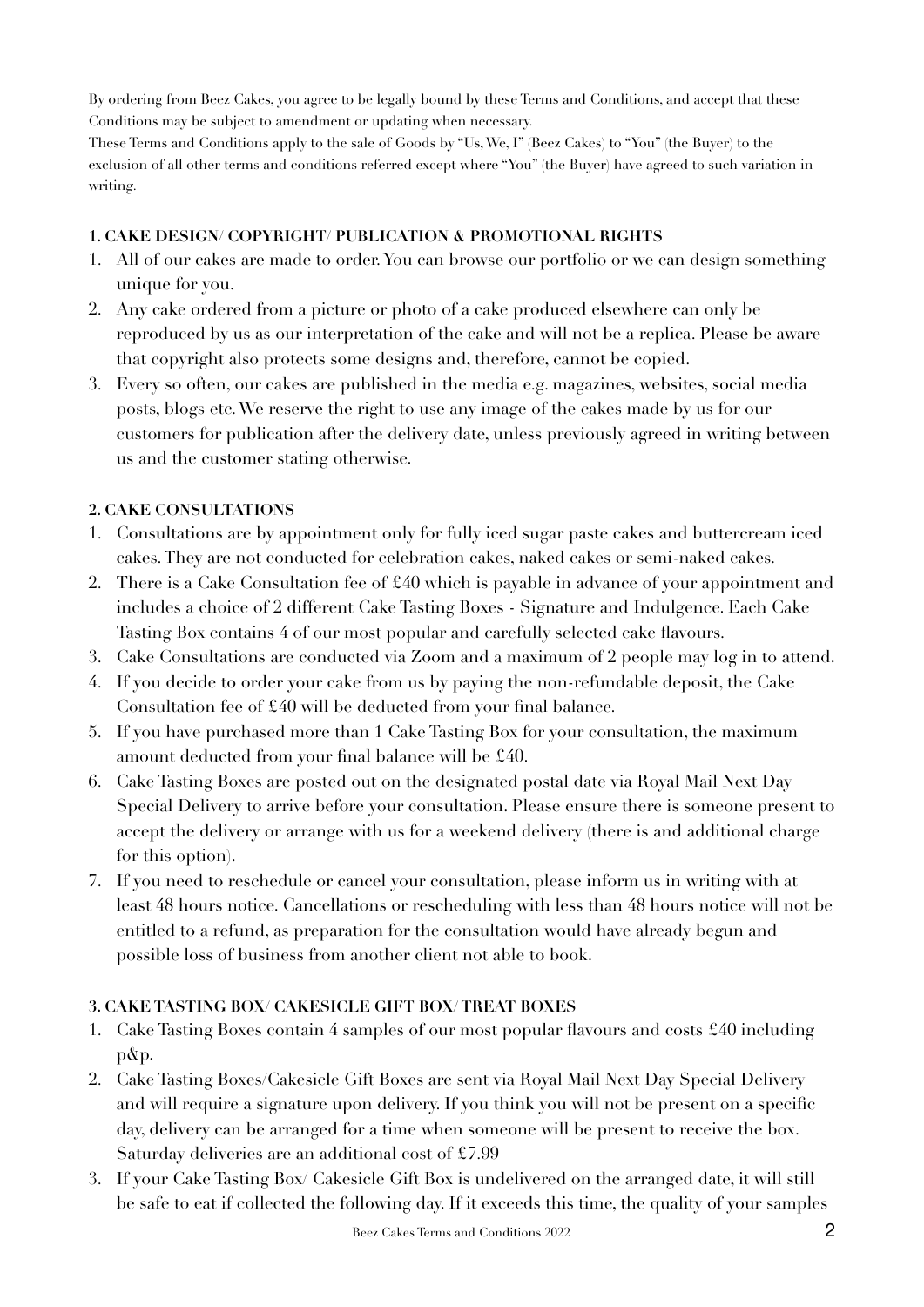will diminish and a new box will need to be re-ordered at the initial price paid. An email notification will be sent to you with details on how to track your box once it has been dispatched.

- 4. If an issue arises where by Royal Mail have failed to deliver and it has been established that they have not provided a satisfactory service, a new Cake Tasting Box will be created free of charge and resent as soon as possible.
- 5. If you need to cancel your Cakesicle Gift Box/ Treat Box, please send this in writing with at least 48 hours notice. Cancellations with less than 48 hours notice will not be entitled to a refund, as preparation for this will have already begun.

# <span id="page-2-0"></span>**4. SERVING SIZES**

1. Our standard cake serving sizes are  $1^{\circ}x2^{\circ}x4^{\circ}$ . Cake serving sizes are estimated. Speciality cakes, carved cakes and method of slicing may affect the total serving number. The customer understands and accepts these terms, and must order their products accordingly after having considered these variables. We can provide cake cutting guides (except carved cakes) for you to follow, to get the ordered servings.

## <span id="page-2-1"></span>**5. ORDERS**

- 1. At least 1 month's notice is required for celebration cakes and 6 month's notice for wedding cakes. At times we might be able to accommodate a cake at shorter notice depending on our schedule, the design of your cake and availability, so please contact us to discuss.
- 2. Bookings can be made over the phone between opening hours or via email without any prior consultation.

## <span id="page-2-2"></span>**6. ALLERGIES & SPECIAL DIETARY REQUIREMENTS**

- 1. All allergy and special dietary requirements should be made known to us at the time of order. It is the customer's responsibility to inform us of any allergies or special dietary requirements prior to booking.
- 2. Whilst your cake may not be made with nuts or a nut product, it will have been prepared in a kitchen where nut products may be used in other cakes and fillings. We cannot guarantee that your cake will be free from all nut traces.
- 3. All of our cakes, fillings and icings may contain, or come into contact with any of the 14 major food allergens. If you have severe reactions to any of these major food allergens, it is recommended that you do not purchase or consume our cakes.
- 4. Allergen information will be provided to the venue at the time of delivery. It is your responsibility to inform your guests of this allergy information. We shall not be held liable for any allergic reaction resulting from consumption of the cake.

## <span id="page-2-3"></span>**7. QUALITY AND STORAGE OF YOUR CAKE**

- 1. Your cake will be baked as close to your delivery/collection day as possible to ensure quality and freshness.
- 2. Cakes covered with sugar paste should be stored in a cool, dry place, preferably in the box that they are supplied in. They should not be refrigerated.
- 3. Sponge cakes should be wrapped in foil and eaten as close to the delivery/collection date as possible and within 3 days. Cupcakes are best eaten on the day of delivery/collection.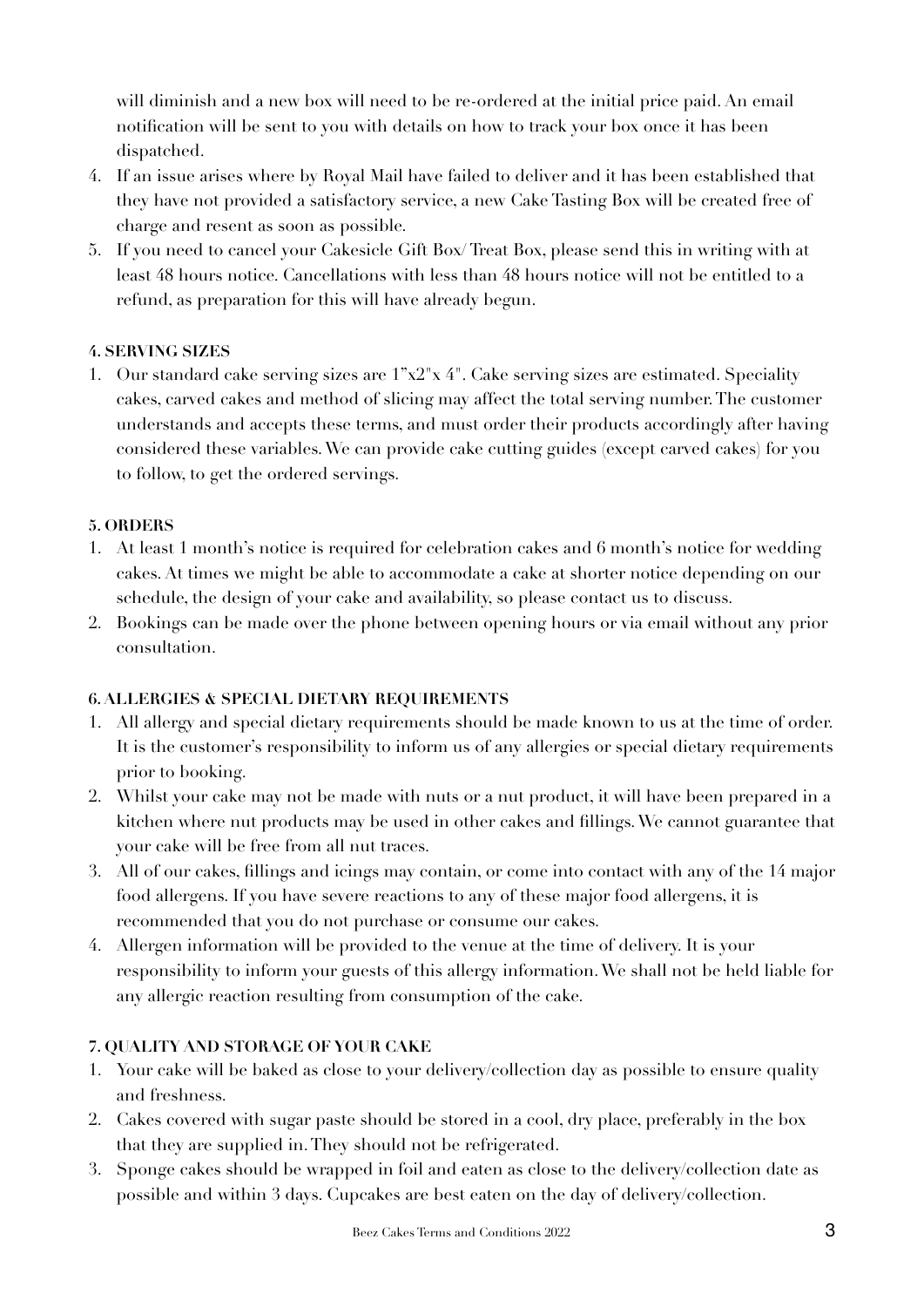- 4. Any food consumed after the suggested time is at the client's discretion and becomes their responsibility.
- 5. Once food has been delivered, the responsibility of consumption lies with the customer and therefore, indemnifies my business of all liability for personal use.

## <span id="page-3-0"></span>**8. ALTERATIONS**

- 1. Your cake is important to us so please take the time to check the details of your quote/order carefully. It is your responsibility to contact us of any changes required to your original order. We will try and accommodate any changes where possible. We cannot guarantee to do so and reserve the right to increase the price quoted for any extra work required.
- 2. Any changes made to your original design are subject to a change in the quoted price. Included are supplies that may no longer be needed but have already been purchased. Please note we are unable to make any changes within seven days of the delivery/collection date for celebration cakes or within four weeks (28 days) of the wedding date.

#### <span id="page-3-1"></span>**9. CHANGE OF OCCASION DATE**

- 1. If for any reason you need to re-arrange your occasion date, we will try our best to accommodate these changes at no additional charges provided sufficient notice is given and that we can offer a cake for the re-arranged occasion date. We will do our best to accommodate your order but cannot guarantee to be able to do so.
- 2. If we are already fully booked for your new occasion date and unable to provide your cake, it would not be possible to refund your deposit. Please bear this in mind when ordering, as any monies paid are non-refundable and non-transferable. We highly suggest that you take out wedding insurance to cover all eventualities.
- 3. If your event must be postponed due to government restrictions regarding the Covid-19 pandemic, we will re-schedule your date with no extra cost provided sufficient notice is given, we can offer a cake for the re-arranged date and if that date is re-scheduled within the next 12 months. Outside of the 12 month window, additional costs (due to change in pricing, stock, etc) may apply.

#### <span id="page-3-2"></span>**10. NON-EDIBLE ITEMS**

- 1. Your order may contain non-edible items such as ribbons, posy picks, dowels or wires in sugar flowers. On delivery, we will make the recipient aware of any non-edible items in writing that must be removed before the cake is sliced and served.
- 2. It will be the responsibility of the venue, or the one cutting the cake to remove any nonedible items from the cake before serving. We cannot accept responsibility for any harm caused as a result of not removing these non-edible items first.
- 3. If your cake includes fresh flowers, we can liaise directly with your florist and arrange with them to supply the flowers at the venue, ready for setting up the cake. Please note that some flowers are not suitable for use on cakes. It is your responsibility to ensure that the flowers you chose are safe to come into contact with food.

## <span id="page-3-3"></span>**11. DELIVERY & SETUP**

- 1. Delivery should be arranged at the time of ordering or as soon as possible afterwards.
- 2. All wedding cakes are delivered by us to ensure its safe journey and set up at your venue.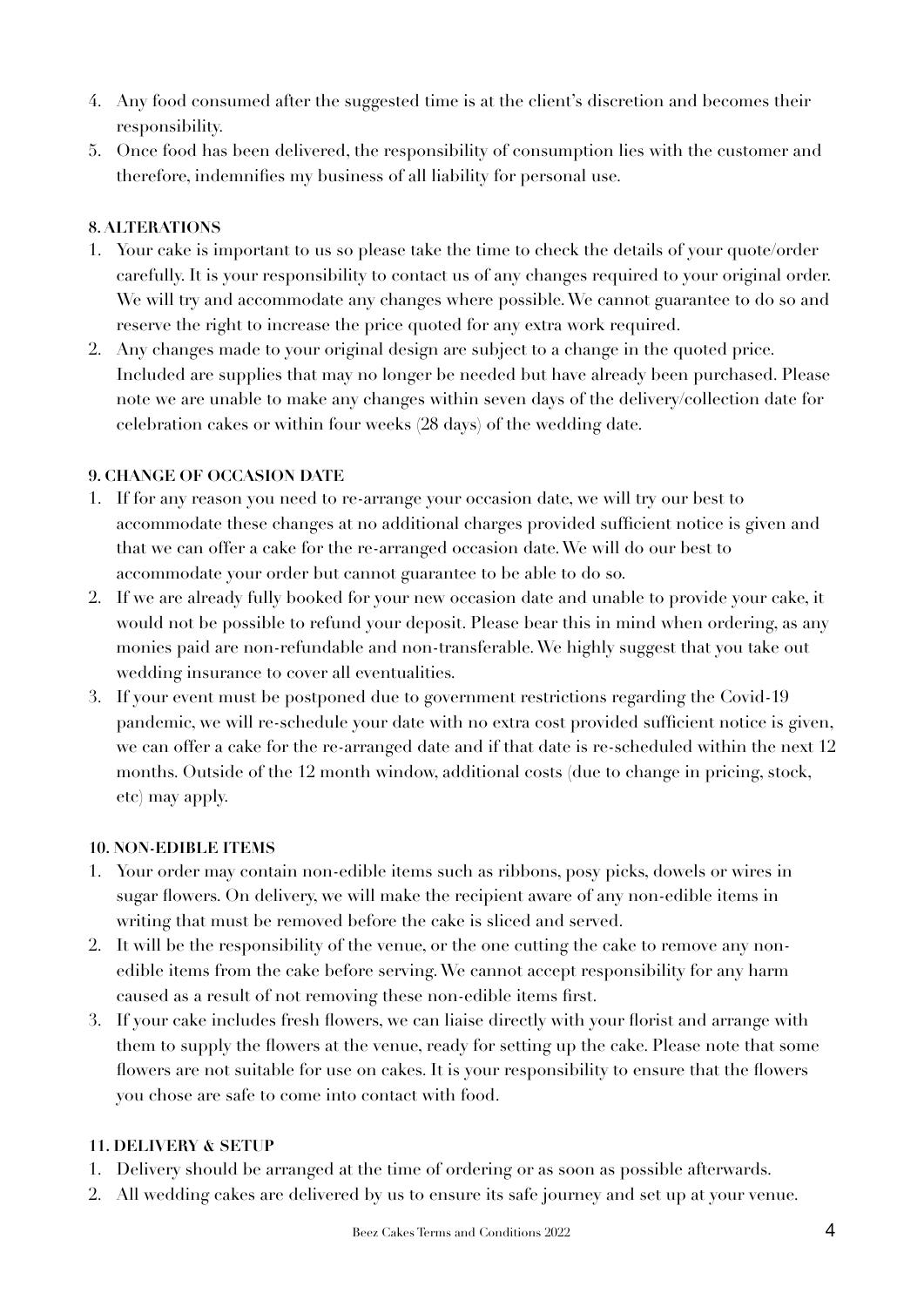- 3. The delivery charge includes setting the cake up at your venue.
- 4. Delivery is free on all orders over £100 within a 10-mile radius of our business and 50p per mile to your venue and back after that, with a minimum spend of £25. Distances are calculated using Google maps.
- 5. Delivery to any venue within Central London (Congestion Charge Zone) will be subject to a £15 delivery charge.
- 6. A delivery charge of £5 applies to all orders under £50 within a 10mile radius of our business and 50p per mile after that.
- 7. It is your responsibility to ensure that you have provided the correct delivery information and to ensure that the venue is open and available at the arranged time.
- 8. If no one is available to receive the cake at the agreed delivery time, your order will be returned to us and we will contact you to arrange an alternative delivery time; for which a £15 charge will be payable. We will not accept any responsibility for any loss or consequential loss incurred by the customer as a result.
- 9. While we try to ensure that your cake is presented looking it's very best, the stability or levelness of the table upon which the cake is displayed or the quality of the surrounding around the cake is not in our control. Please ensure, the 'cake presentation table' is stable, level and sturdy enough to hold the cake.
- 10. Heat and humidity can adversely affect your cake. In warmer months, it is advised the cake be kept in an air conditioned area or, at the very least, a cool area. (Refrigeration is not recommended for fondant cakes).
- 11. It is strongly suggested that celebration cakes being collected by the customer be transported in an air-conditioned vehicle. We cannot be responsible for any damage that may occur due to weather conditions.
- 12. If the cake is to be set up by the venue staff, we will leave instructions on how the cake is to be displayed and obtain a signature to verify that we have done so.
- 13. Once the cake is delivered or collected, set-up, and signed for we are not responsible for any interference or damage to the cake.

## <span id="page-4-0"></span>**12. COLLECTION**

- 1. Prior arrangement is required to collect all orders within a time slot mentioned in your invoice
- 2. A signature is needed for the collection of celebration cakes, confirming that you have received your order in good condition and as specified. We will not accept liability for any damage sustained to the cake once it has been collected and signed for.

# <span id="page-4-1"></span>**13. DEPOSITS**

- 1. All deposits are due within 7 days of receiving the deposit invoice. If the deposit is not made within 7 days, your date will be released and made available to other customers. We will not treat your order as accepted until your deposit has been received. All deposits are nonrefundable and non-transferable.
- 2. Celebration cake orders require a non-refundable deposit of 50% of the total amount and wedding cake orders require a non-refundable deposit of £100.
- 3. All short notice orders must be paid in full on ordering.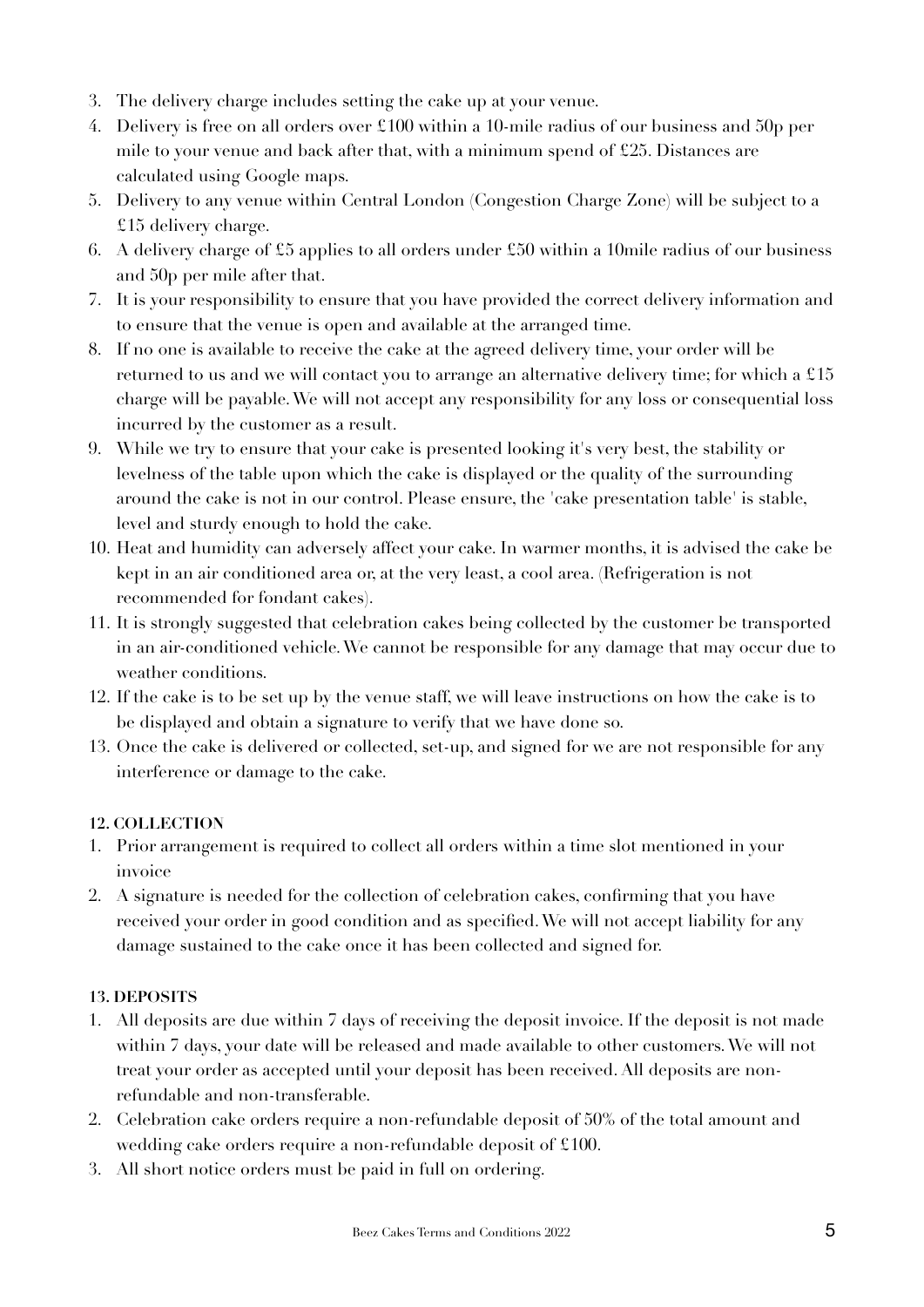## <span id="page-5-0"></span>**14. EQUIPMENT HIRE**

- 1. A hire fee + refundable security deposit is required in advance and at the time of booking. The security deposit will be reimbursed in full on safe return of the hired equipment provided it has not suffered any damage.
- 2. Damage includes, chips, cuts, scratches, breakages, cracks, rips, tears, dents, bending, staining and discolouration. All hired equipment should be clean and in the original packaging provided and the hired equipment must be returned within three working days.
- 3. Failure to return equipment hired on the specified day will carry a penalty. That of £5 per item per day, until the entire deposit is lost. Violation of this agreement can result in my business holding the deposit in part or full.

## <span id="page-5-1"></span>**15. FINAL BALANCE PAYMENTS**

- 1. For celebration cakes, the balance must be paid seven days before delivery/collection via PayPal or bank transfer. If full payment is not received by this time, we reserve the right to cancel the booking.
- 2. Final payment for wedding cakes is required no later than four weeks (28 days) before your delivery date. If full payment of the wedding cake is not received 28 days before the delivery date, it is assumed that the cake has been cancelled and the cancellation policy will apply. We will not accept responsibility for any loss caused for non-delivery under these circumstances.

## <span id="page-5-2"></span>**16. CANCELLATIONS**

- 1. All cancellations must be made in writing to: [beebranche@beezcakes.co.uk](mailto:beebranche@beezcakes.co.uk)
- 2. Deposits made for celebration cakes and wedding cakes are non-refundable and nontransferable, due to loss of business that arises from turning away other bookings on that date.
- 3. In the unlikely event that we need to cancel, we will provide you with as much notice as possible. Reasons we may need to cancel include death, injury, illness (due to health and safety regulations), severe medical conditions or an accident of myself or any immediate family member. All monies paid will be returned to you.
- 4. If I am affected by illness and unable to make your cake, you will be notified as soon as possible. There are contingency plans in place to have another baker create your cake, however, if I am unable to secure a temporary baker you will be informed and all monies paid will be returned to you so that you can purchase your cake from another vendor.
- 5. Wedding cake orders paid in full and cancelled with *more than* 28 days notice will be entitled to a full refund of any monies paid (except deposit.) If cancelled with *less than* 28 days before delivery date, a refund will not be issued
- 6. Celebration cake orders paid in full and cancelled with *more than* 7 days will be entitled to a partial refund of 50% of the total amount paid. If cancelled with *less than* 7 days before delivery/collection date, a refund will not be issued.
- 7. Cancellations due to government restrictions regarding the Covid-19 pandemic will be entitled to receive all monies paid except the non-refundable deposit. Cancellations must be made in writing to: [beebranche@beezcakes.co.uk](mailto:beebranche@beezcakes.co.uk) with at least 28 days notice

# <span id="page-5-3"></span>**17. EXEMPTION**